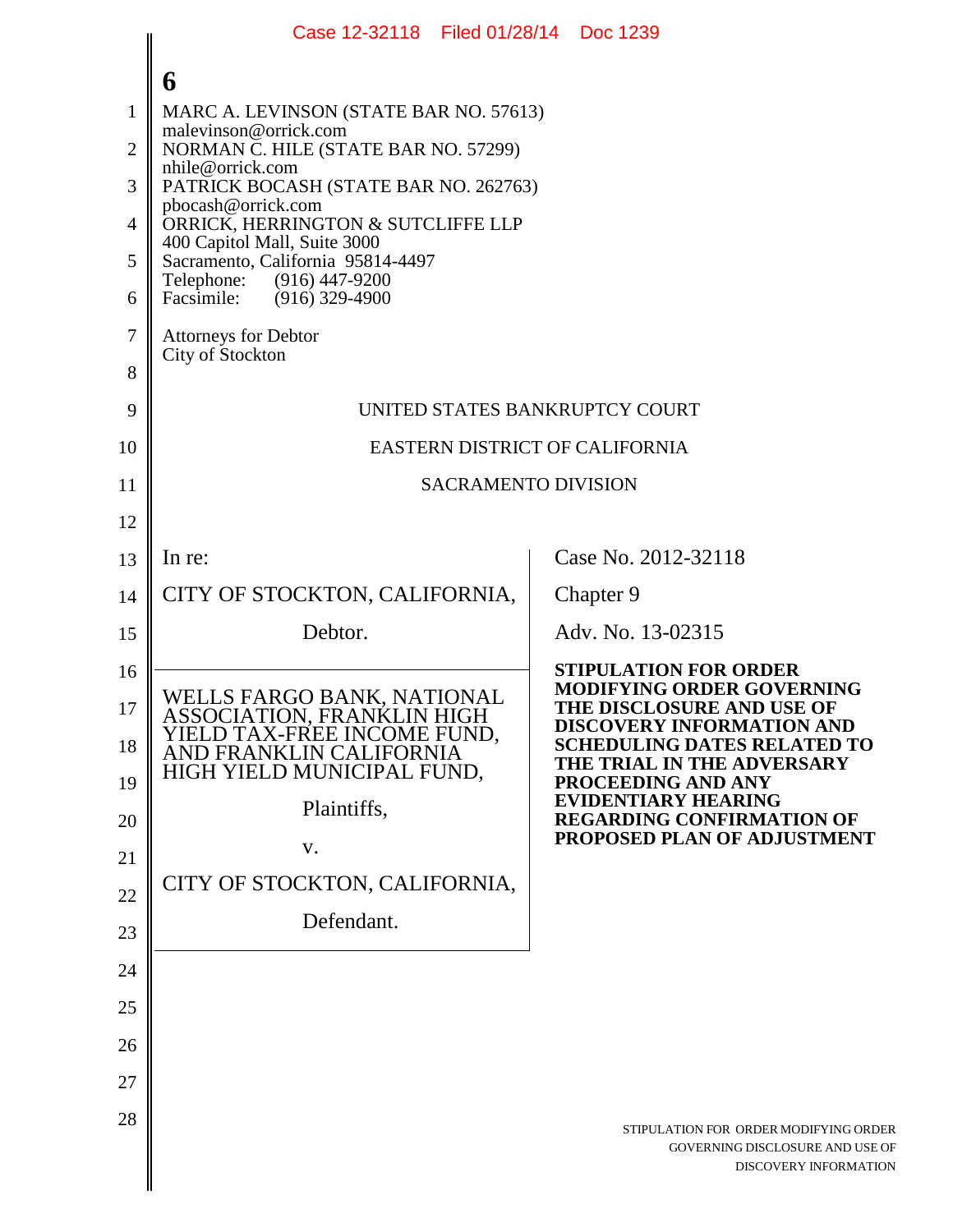## Case 12-32118 Filed 01/28/14 Doc 1239

1 2 3 4 5 6 7 8 9 10 11 12 13 14 15 16 17 18 19 20 21 22 23 24 25 26 27 Debtor the City of Stockton, California (the "City"), and the undersigned parties (collectively, the "Parties"), through their respective counsel, hereby stipulate to modify the Court's December 10, 2013 Order Governing The Disclosure And Use Of Discovery Information And Scheduling Dates Related To The Trial In The Adversary Proceeding And Any Evidentiary Hearing Regarding Confirmation Of Proposed Plan Of Adjustment (the "Scheduling Order"): 1. The City shall complete production of documents responsive to the Request Of Franklin High Yield Tax-Free Income Fund And Franklin California High Yield Municipal Fund For Production Of Confirmation-Related Documents, Sets One and Two, and the Request Of Franklin High Yield Tax-Free Income Fund And Franklin California High Yield Municipal Fund For Production Of Adversary Action-Related Documents, Sets One and Two (collectively, the "Franklin RFPs") on or before February 21, 2014. While the City must complete its discovery by February 21, 2014, the City shall continue to produce responsive documents to the Parties on a rolling basis. The deadline for all other Parties to complete production of documents responsive to the requests served upon them shall be February 5, 2014. 2. On or before January 31, 2014, each Party shall exchange and provide to the other Parties preliminary lists of all witnesses (other than witnesses from whom expert reports will be submitted pursuant to Rule 26(a)(2)(B) of the Federal Rules of Civil Procedure) that such Party then believes that it may call to provide testimony at the Trial or the Hearing, as described in ¶ 28 of the Scheduling Order. Also on or before January 31, 2014, each Party intending to present expert testimony shall exchange and provide to the other Parties the identity of any expert witness it may use to present evidence in its case-in-chief and shall provide a written summary of the topics that each such witness is expected to address, as described in ¶ 30 of the Scheduling Order. 3. The City shall file its summary memorandum in support of the Plan on or before February 3, 2014. The deadline by which any Party that sought discovery from the City may serve and file a timely objection to the confirmation of the Plan is February 26, 2014. The deadline for any Party that did not seek discovery from the City, or any third party, to timely file <sup>1</sup> Unless otherwise specified herein, capitalized terms shall have the same meaning as used in the Scheduling Order. This stipulation is intended to change only the dates of the affected deadlines, and does not otherwise alter the

28 Scheduling Order.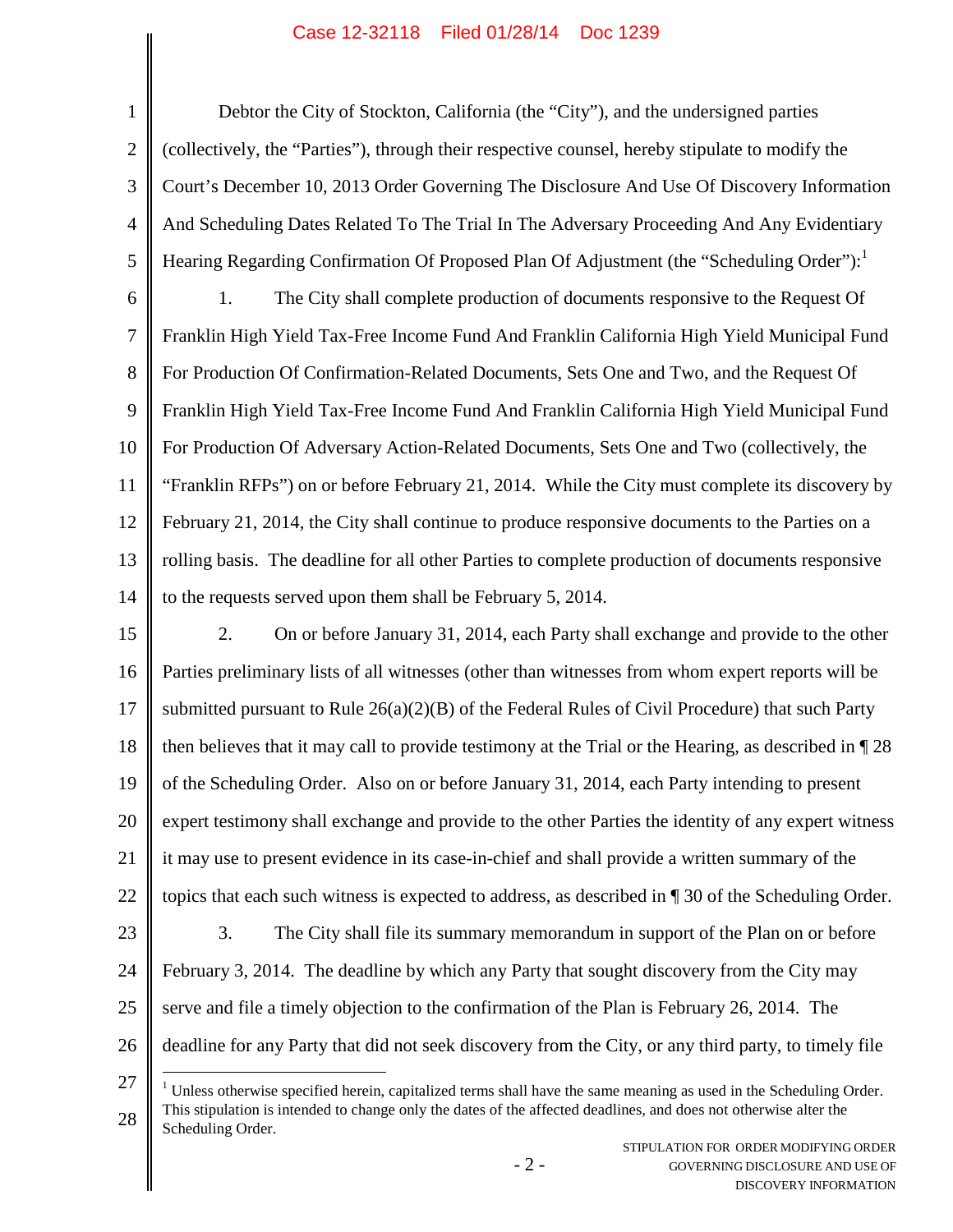## Case 12-32118 Filed 01/28/14 Doc 1239

1 2 3 4 5 6 7 8 9 10 11 12 13 14 15 16 17 18 19 20 21 22 23 24 25 26 27 28 an objection to the confirmation of the Plan remains February 10, 2014. As described in ¶ 52 of the Scheduling Order, such memoranda and objections may be filed in summary form in such a manner as to fully identify the issues to be addressed at the Hearing. 4. The depositions of any fact witness shall be taken no later than March 14, 2014. 5. On or before March 21, 2014, each Party intending to present expert testimony shall serve and file its expert reports as provided in ¶ 31 of the Scheduling Order. Also on or before March 21, 2014, each Party intending to present evidence shall serve on each other Party a list of fact and expert witnesses (other than rebuttal and impeachment witnesses) whose testimony the Party may submit at the Trial or Hearing, as described in ¶ 36 of the Scheduling Order. 6. Each Party shall serve on each of the other Parties a list of exhibits (other than those to be used for impeachment or rebuttal) that the Party intends to introduce into evidence at the Trial and/or the Hearing no later than April 4, 2014, as described in ¶ 37 of the Scheduling Order. 7. The City may file a supplemental memorandum in support of the Plan no later than March 31, 2014. Any Party or third party that filed a timely objection to the confirmation of the Plan may file a supplemental objection to confirmation of the Plan no later than April 21, 2014. Supplemental responsive pleadings to any objection to confirmation of the Plan may be filed no later than April 28, 2014. 8. On or before April 4, 2014, each Party intending to present rebuttal expert testimony shall serve and file its rebuttal expert reports, as described in ¶ 32 of the Scheduling Order. 9. Expert depositions shall commence on or after April 8, 2014, and must conclude by no later than April 18, 2014. 10. The City and Franklin shall file in the Proceeding a joint statement of uncontested facts relating to the Trial on April 7, 2014. 11. The City and Franklin shall serve and file pretrial opening briefs in the Proceeding on April 7, 2014.  $/ /$ 

- 3 -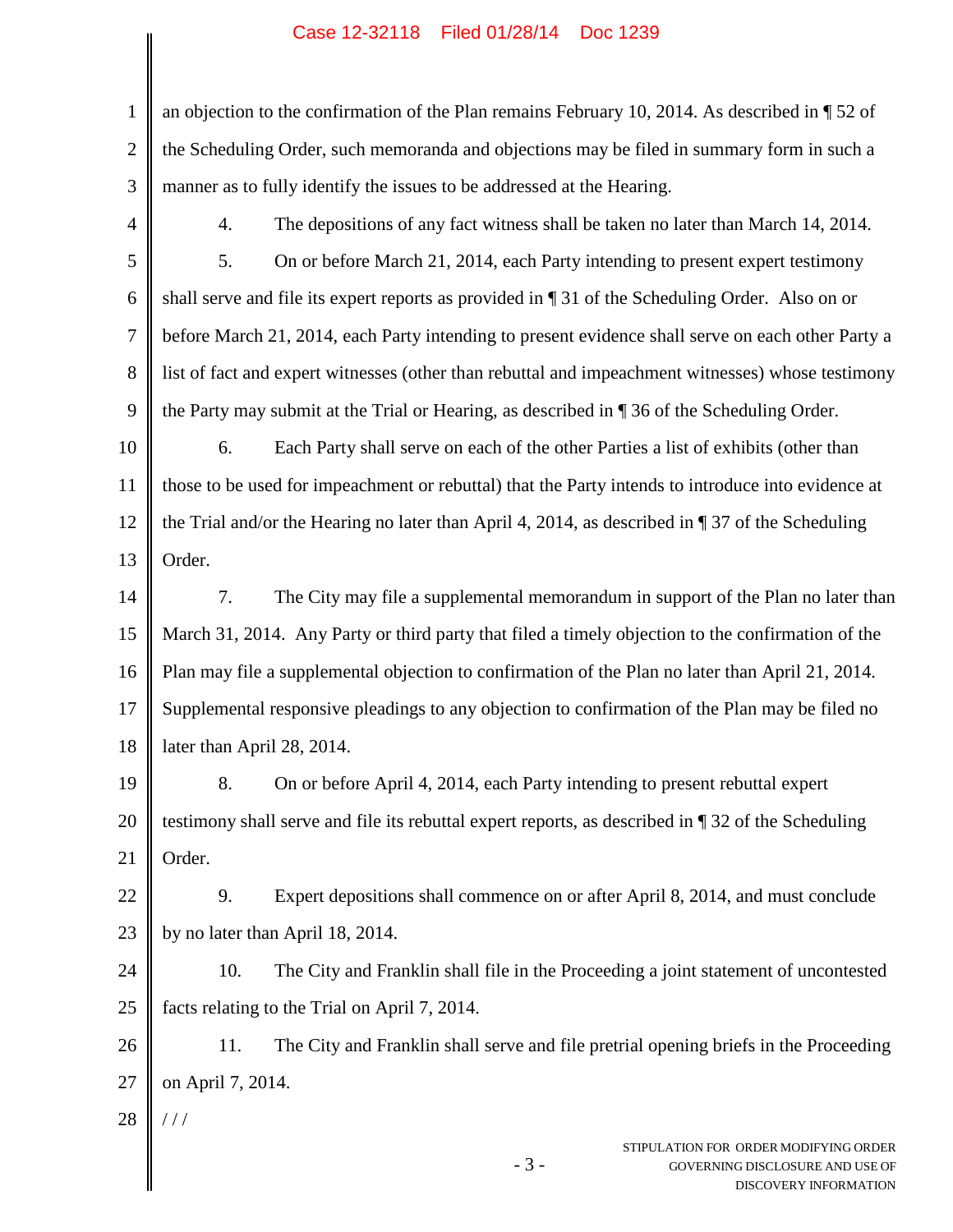1 2 12. The City and Franklin shall serve and file pretrial reply briefs in the Proceeding on April 21, 2014.

3 4 13. Each Party shall file and serve any Direct Testimony Declarations by April 21, 2014.

5 6 7 14. By no later than April 21, 2014, each Party shall serve on the other Parties the Party's designation, by page and line number(s), of any deposition testimony from fact witnesses they reasonably anticipate offering into evidence, as described in ¶ 40 of the Scheduling Order.

8 9 10 11 12 15. By no later than April 25, 2014, each Party shall serve (a) any counterdesignations of deposition testimony; and (b) any written objections to the admission of all or any part of the exhibits identified on the list of exhibits provided by each Party, as described in ¶ 44 of the Scheduling Order. By no later than May 6, 2014, each Party shall serve any response to such counterdesignations and written objections.

13 14 16. By no later than April 25, 2014, the Parties shall exchange copies of any exhibits identified in the exchanged exhibit lists that have not been previously produced or delivered.

15 16 17 17. By no later than April 25, 2014, the Parties shall file and serve any *Daubert* motions and any other motions in limine. By no later than May 6, 2014, the Parties shall file and serve any oppositions to any *Daubert* motions or other motions in limine.

18 19 20 18. Any Party wishing to cross-examine any other Party's witnesses at the Trial or the Hearing shall so notify the other Party by electronic mail no later than May 8, 2014, as described in ¶ 49 of the Scheduling Order.

21 22 23 24 25 19. On May 12, 2014, at 9:30 a.m., the Court shall hear argument on any *Daubert* motions, any motions in limine, and any objections to Direct Testimony Declarations, deposition designations, and other exhibits filed and served pursuant to this Order. Prior to the start of the Trial and the Hearing, the Court shall rule on all objections, motions, and other matters raised by the Parties prior to the May 12, 2014, hearing.

26 27 28 20. The Trial and the Hearing shall commence on May 12, 2014, following the conclusion of the hearing on the objections, motions, and other matters raised by the Parties, as described in ¶ 51 of the Scheduling Order.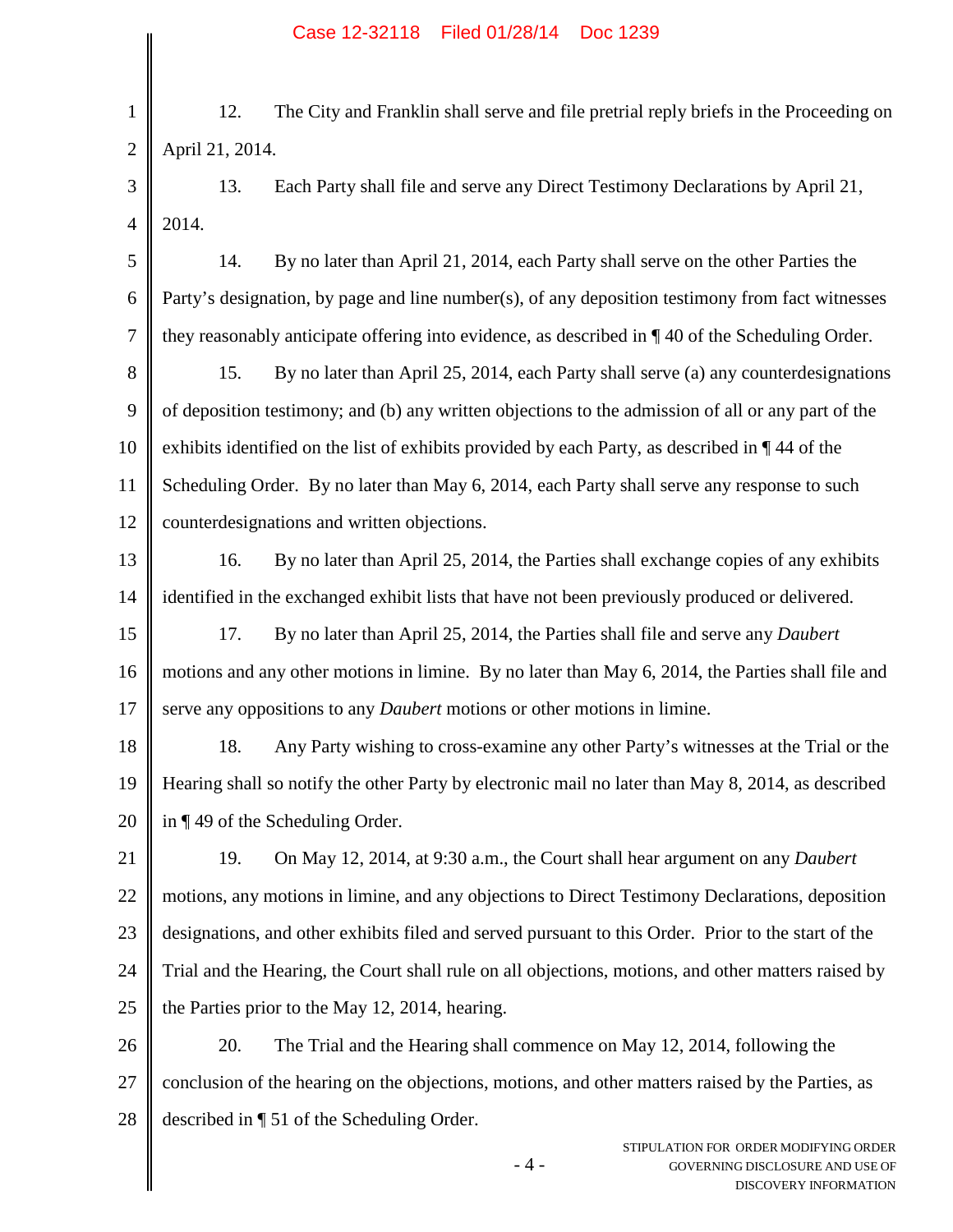|                |                         | Case 12-32118 Filed 01/28/14 Doc 1239                                                                      |
|----------------|-------------------------|------------------------------------------------------------------------------------------------------------|
|                |                         |                                                                                                            |
| $\mathbf{1}$   |                         |                                                                                                            |
| $\overline{2}$ | Dated: January 28, 2014 | ORRICK, HERRINGTON & SUTCLIFFE LLP                                                                         |
| 3              |                         |                                                                                                            |
| $\overline{4}$ |                         |                                                                                                            |
| 5              |                         | Attorneys for City of Stockton, Debtor                                                                     |
| 6              | Dated: January 28, 2014 | <b>JONES DAY</b>                                                                                           |
| 7              |                         |                                                                                                            |
| 8              |                         | James O. Johnston                                                                                          |
| 9              |                         | <b>Attorneys for Franklin</b>                                                                              |
| 10             | Dated: January 28, 2014 | MINTZ LEVIN COHN FERRIS GLOVSKY AND<br>POPEO P.C.                                                          |
| 11             |                         |                                                                                                            |
| 12             |                         | By _______ /s/ Adrienne Walker                                                                             |
| 13             |                         | Adrienne Walker<br>Attorneys for Wells Fargo Bank,                                                         |
| 14             |                         | National Association, as Indenture Trustee                                                                 |
| 15             | Dated: January 28, 2014 | <b>SIDLEY AUSTIN LLP</b>                                                                                   |
| 16             |                         |                                                                                                            |
| 17             |                         | Christina M. Craige                                                                                        |
| 18             |                         | Attorneys for Assured Guaranty Corp. and<br>Assured Guaranty Municipal Corp.                               |
| 19             | Dated: January 28, 2014 | WEIL, GOTSHAL & MANGES LLP                                                                                 |
| 20             |                         |                                                                                                            |
| 21             |                         |                                                                                                            |
| 22             |                         | Attorneys for National Public Finance                                                                      |
| 23             |                         | <b>Guarantee Corporation</b>                                                                               |
| 24             | Dated: January 28, 2014 | <b>ARENT FOX LLP</b>                                                                                       |
| 25             |                         |                                                                                                            |
| 26             |                         |                                                                                                            |
| 27             |                         | Attorneys for Ambac Assurance Corp.                                                                        |
| 28             |                         |                                                                                                            |
|                |                         | STIPULATION FOR ORDER MODIFYING ORDER<br>$-5-$<br>GOVERNING DISCLOSURE AND USE OF<br>DISCOVERY INFORMATION |